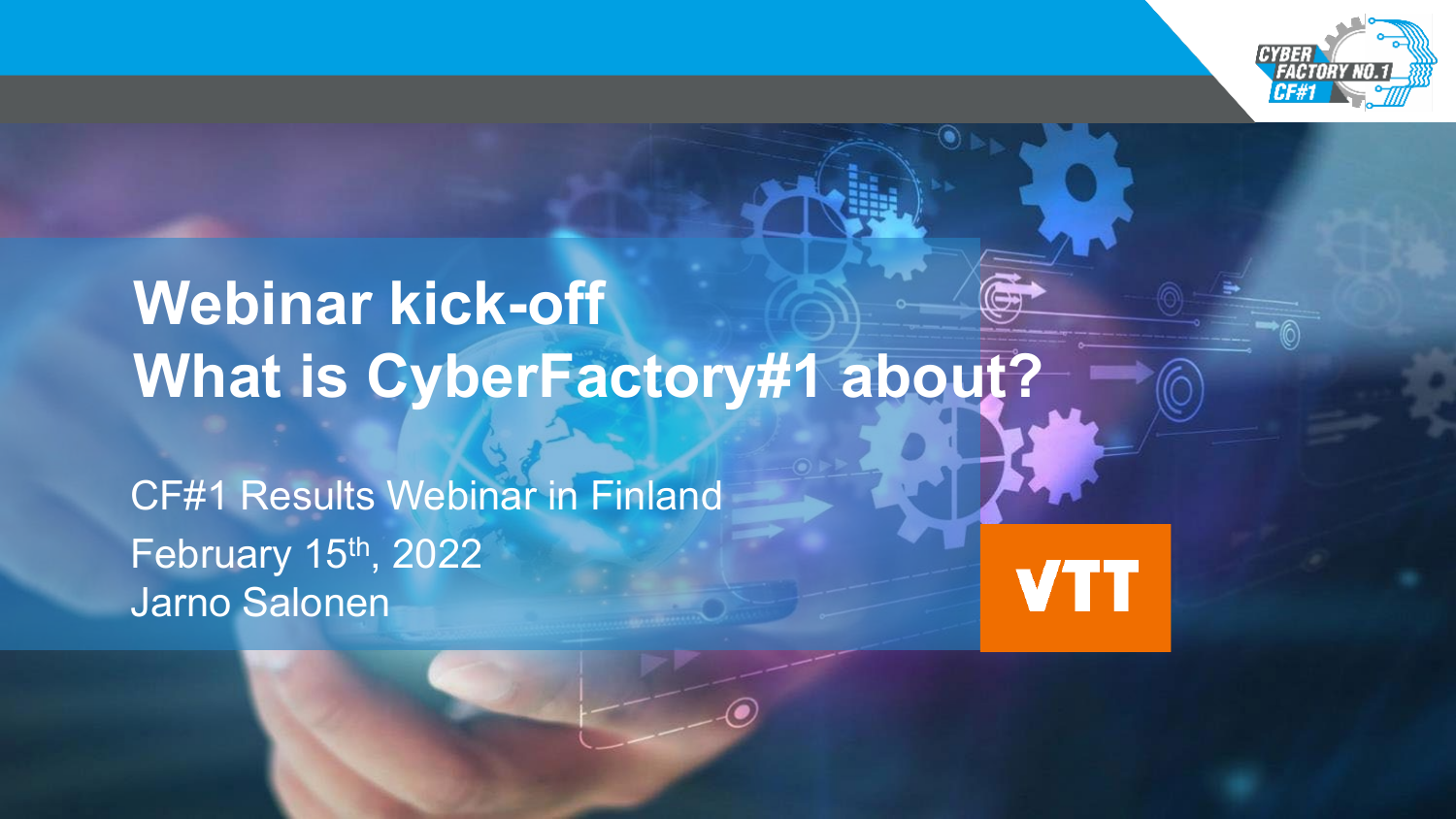



- **CyberFactory#1 (CF#1)** aims at designing, developing, integrating and demonstrating a set of key enabling capabilities to foster optimization and resilience of the **Factory of the Future (FoF)**.
- **CF#1** is a catalyst project supplementing and developing current enabling technologies of the **Industry 4.0**, more specifically in the areas of:
	- 1. Factory System of Systems modelling
	- 2. FoF Optimization
	- 3. FoF Resilience

**CF#1** is an ITEA3 project with 28 partners from seven countries embracing technical, economic, human and societal dimensions at once. (Canada, Finland, France, Germany, Portugal, Spain and Turkey)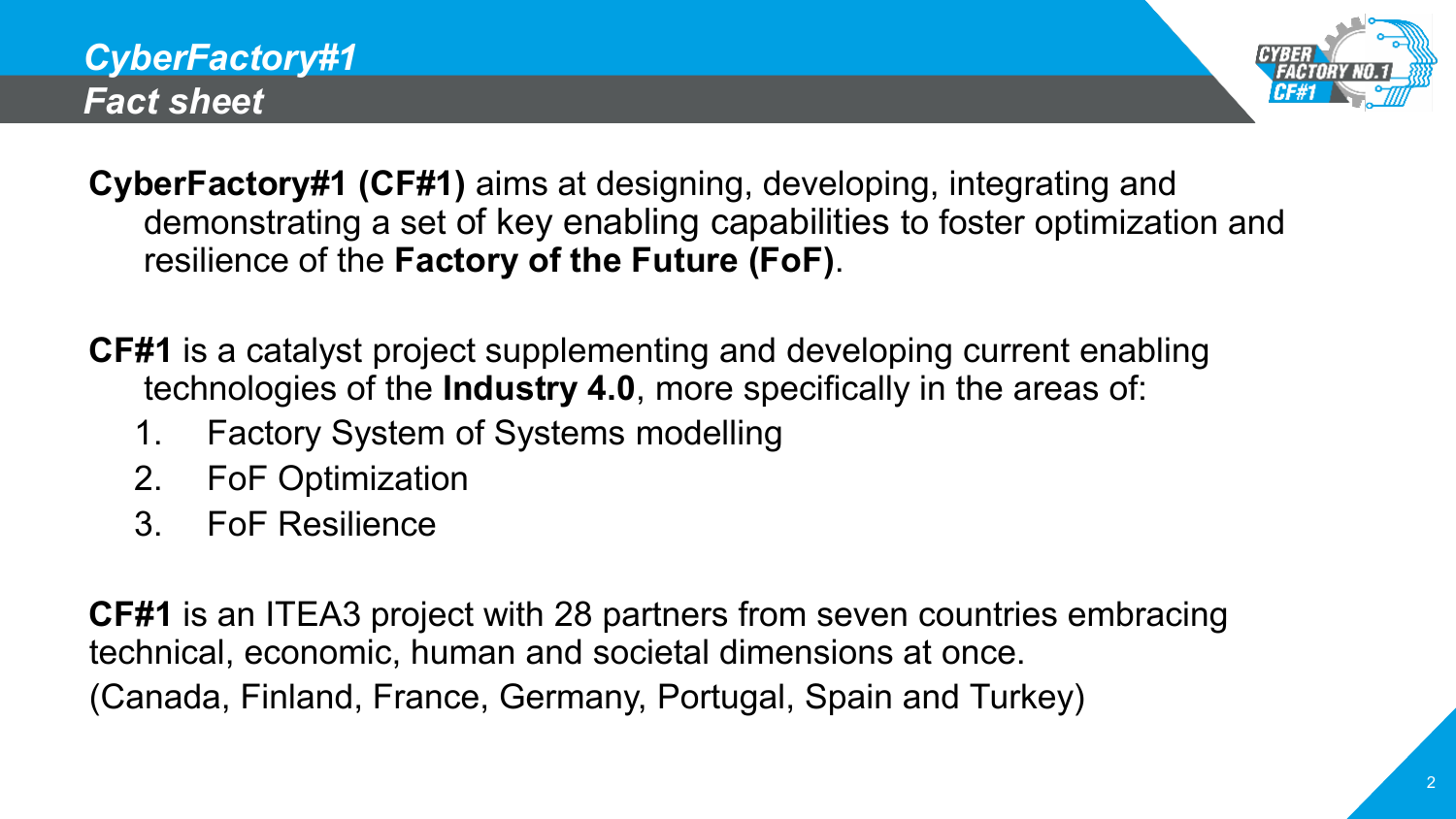### *CyberFactory#1 Capabilities*



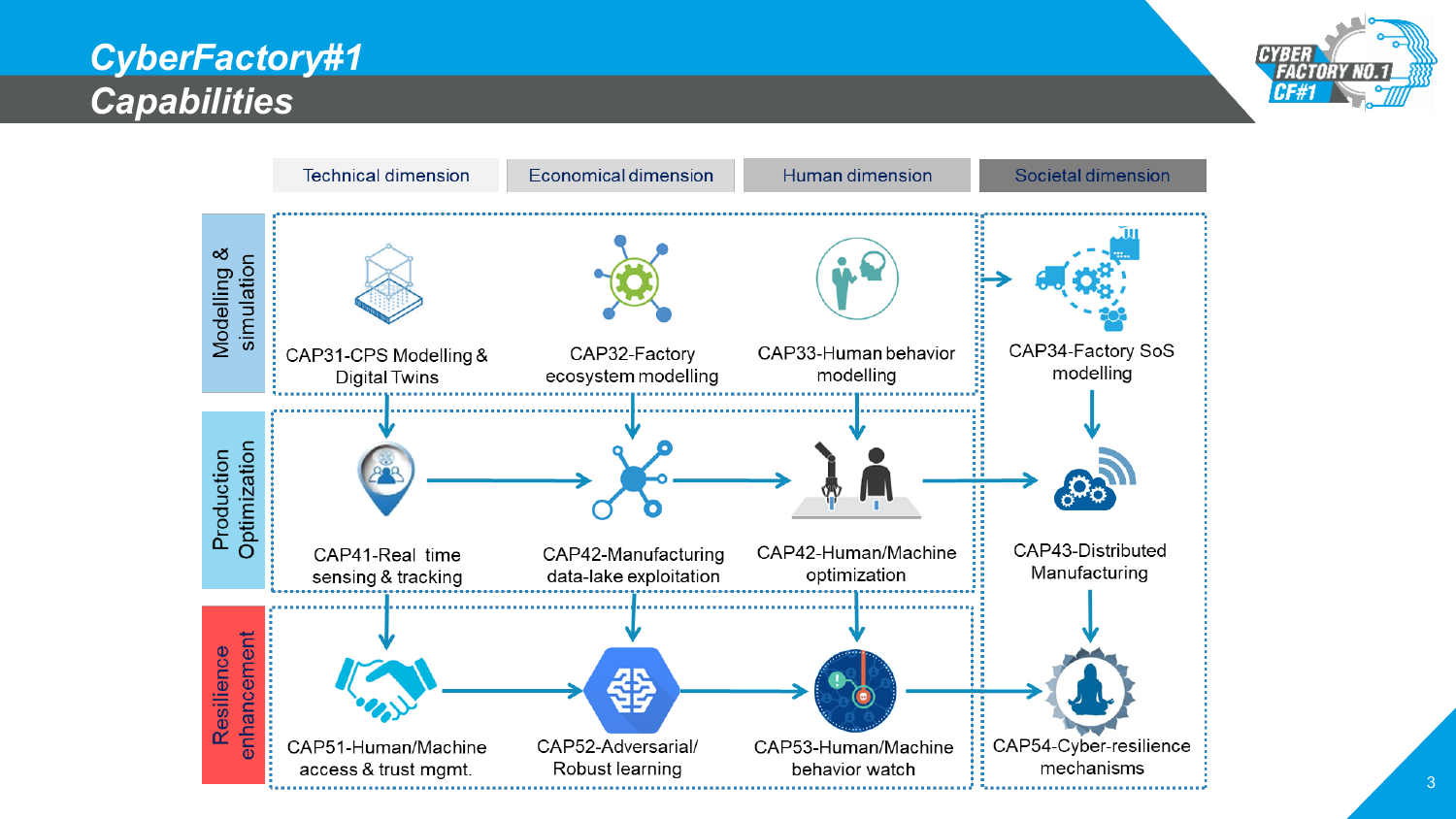#### *CyberFactory#1 Overview*



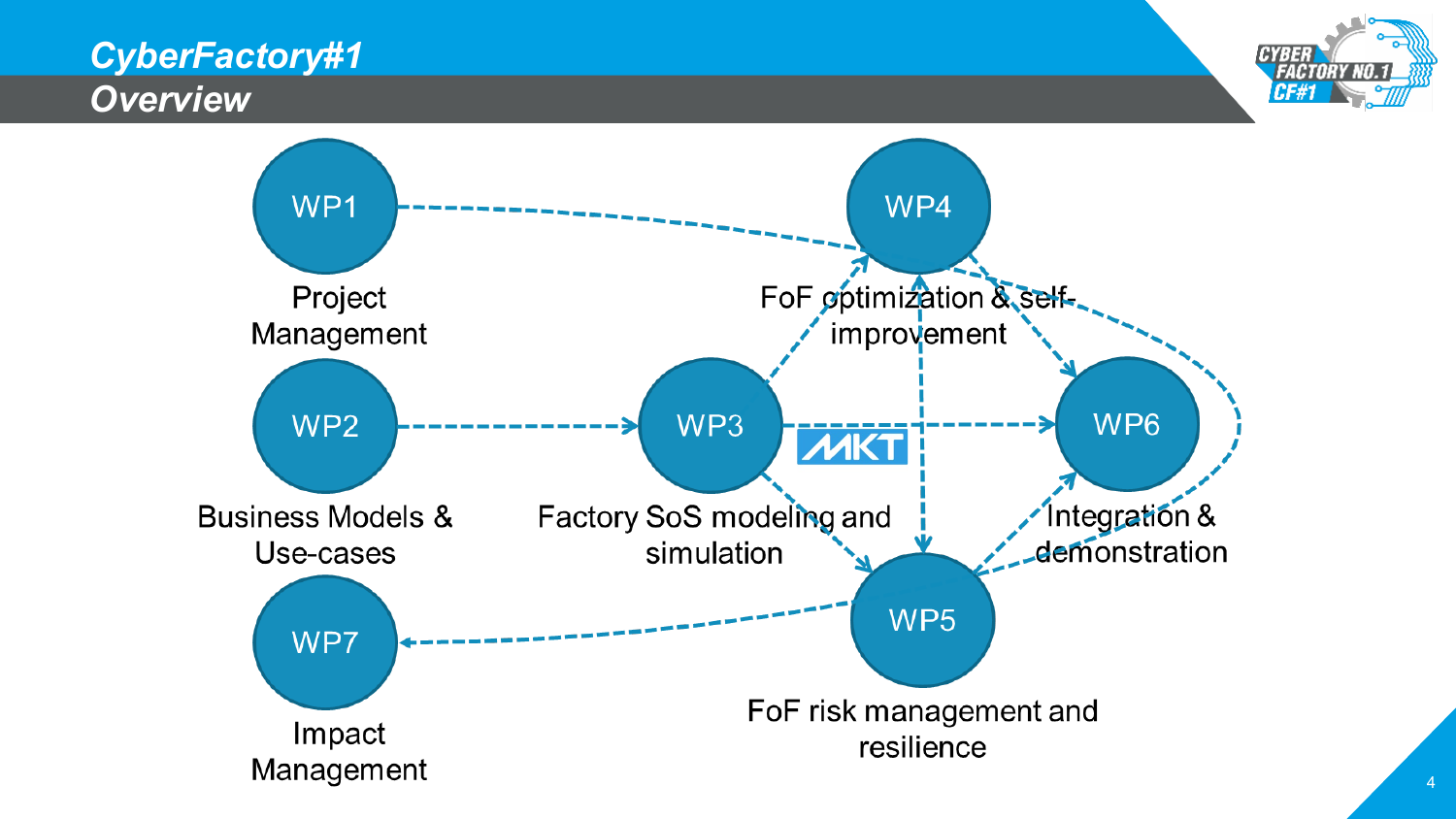#### *WP5 FoF Risk management and resilience Overview*



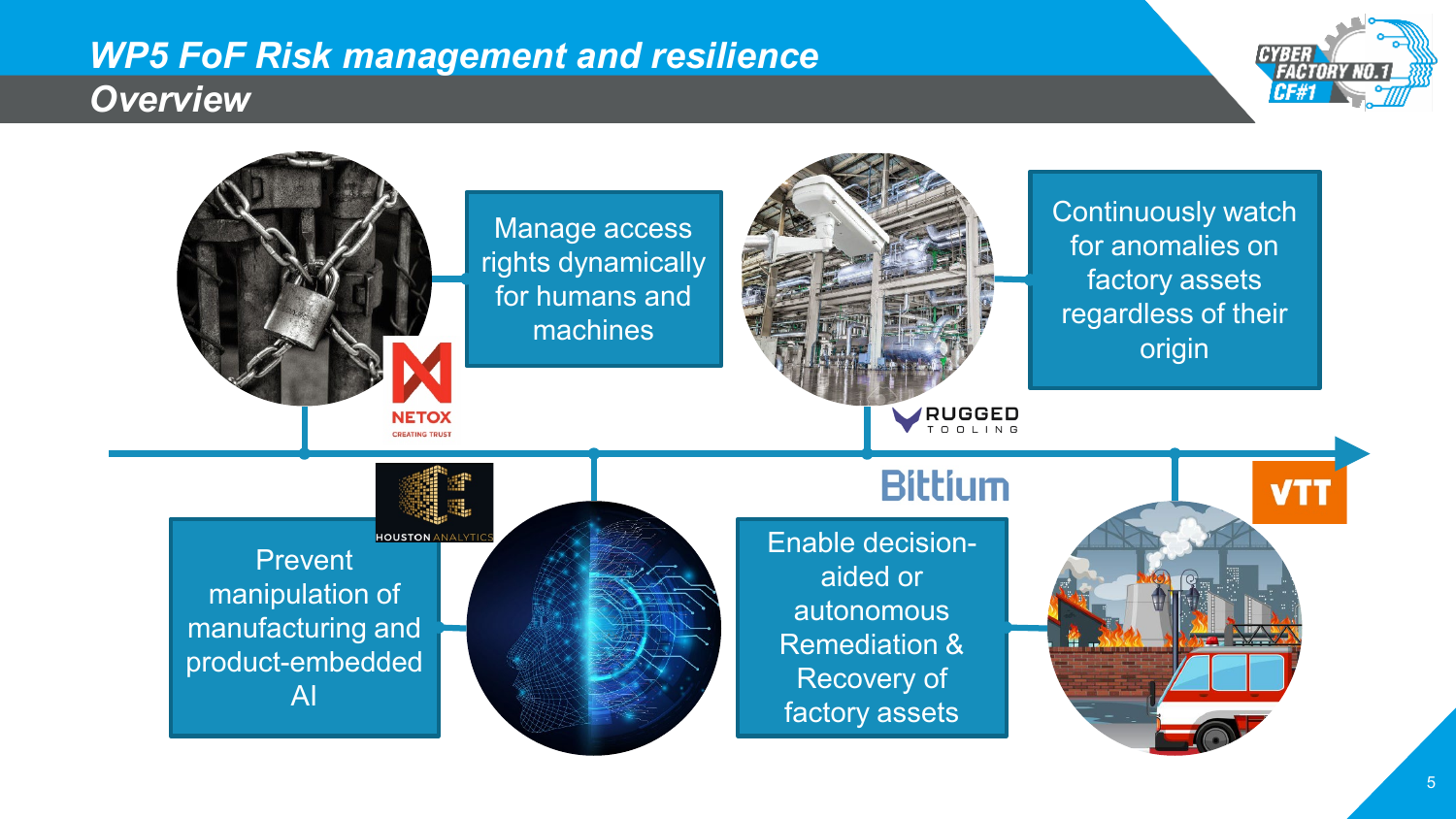

## Each presentation will take  $\sim$ 15 minutes

- There is time for at least one question after each session
- If you want to ask a question:
	- Please raise your hand after the session
	- You can also add the question to the chat during the presentation
	- (There is also some time for questions/discussion during the break)
- We will try to add a Q&A document into the event page especially in case there are more questions than we have time.

Webinar page:

([https://www.cyberfactory-1.org/blog/cyberfactory1-results-webinar-in-finland/\)](https://www.cyberfactory-1.org/blog/cyberfactory1-results-webinar-in-finland/)

- 1. Presentations will be published on the event page
- 2. Recording of the webinar